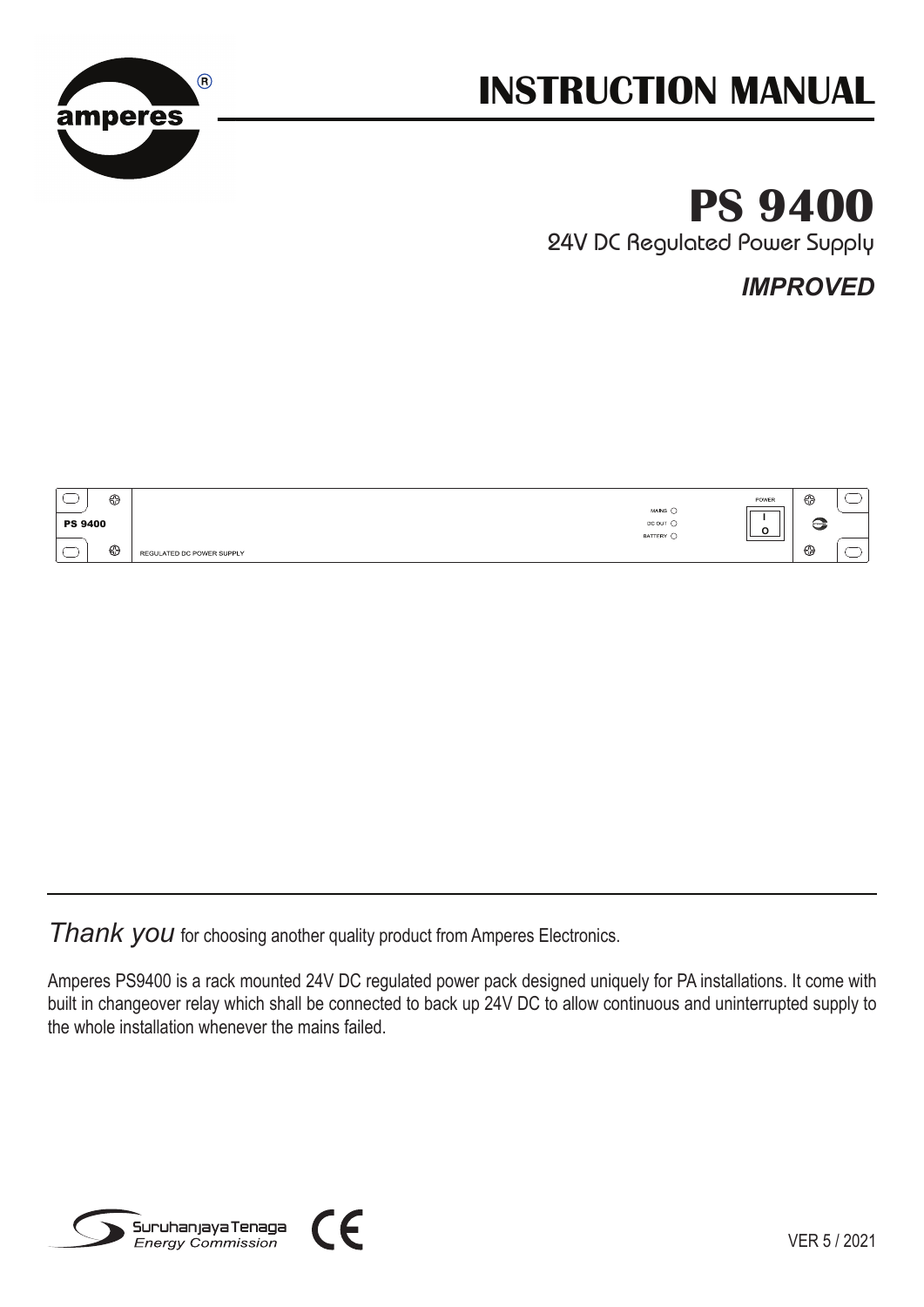



### **1. LED INDICATORS**

MAINS for AC mains input, DC OUT for outgoing 24V DC and BATTERY for input voltage from battery bank.

## **2. POWER SWITCH**

For switching mains ac power. ON - AC fail battery take over OFF - Switching off AC and DC output

### **3. AC POWER INLET**

Incoming supply of 220 - 240V AC, please use correct fuse rating at the plug top for replacement.

## **4. BATTERY AND DC OUT CONNECTORS**

For connections from battery banks (24V DC) and output to equipments.

# **Conneting The Unit**



#### **Note :**

Ensure correct polarity when connecting as wrong connection may cause serious damage to the equipments as well as injuries.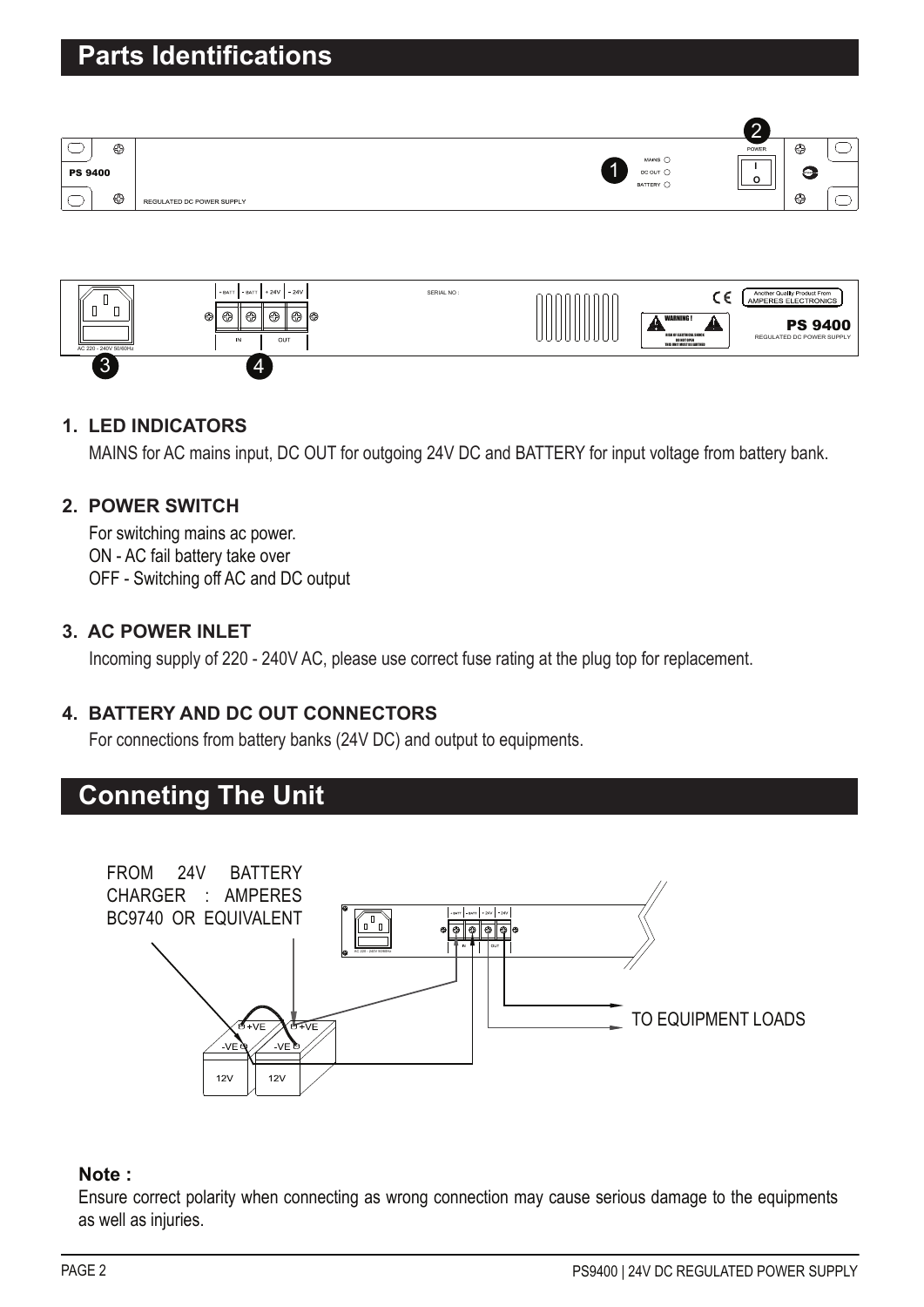## **Operating The Unit**

This equipment requires adequate ventilation. Please ensure enough breathing space is available for heat dissipation and install ventilation fan in your rack. The chassis also acts as heat sink unit.

Under normal condition with AC supply available, the output shall be supplied through the AC / DC conversion circuitry. In the event that power failure occurs, the internal overriding relay shall switch over to back up battery supply.

In overall, the unit can supply a load of up to 5.5A max. Only connect loads of low power consumption to the unit. Other high power drawing equipments such as power amplifiers should be connected separately, or use external high power relay for back up supply switch over.

PS9400 is built from switching power circuitry thus providing high level of regulation even though incoming supply may varies.

However, prolonged unstable supply which exceeds the mains operating range may cause damage to the unit or may affect the output performance.

Remove any short circuit immediately if detected.

Do not modify the output fuse rating to higher amps.

Always ensure correct polarity when connecting. Failure to observe this may cause severe damage and injuries.

## **Summary Of Features**

- Compact 4A switching power supply
- Built in surge protection

- 
- High regulation factor Short circuit / over load / over voltage
- Back up battery overriding

# **Technical Specifications**

| Operating voltage           | 220 - 240V AC                          |  |  |  |
|-----------------------------|----------------------------------------|--|--|--|
| Output voltage              | $24V + 1.1%$                           |  |  |  |
| Rating                      | 4A nominal; max 5.5A                   |  |  |  |
| No load consumption         | 50 mW                                  |  |  |  |
| <b>Efficiency</b>           | 83%                                    |  |  |  |
| Indicators                  | AC mains, battery input, DC output     |  |  |  |
| <b>Protections</b>          | Built in surge protection              |  |  |  |
|                             | Short circuit                          |  |  |  |
|                             | Overload (105% ~ 150%)                 |  |  |  |
|                             | Over voltage $(115% \sim 135%)$        |  |  |  |
| <b>Output DC</b> protection | Fuse                                   |  |  |  |
| <b>Terminals</b>            | Batt input and load; barrier connector |  |  |  |
| Dimensions (W x H x D)      | 482 x 44 x 180 mm                      |  |  |  |
| Weight                      | 2.85 kg                                |  |  |  |

#### **Note:**

The above specifications are correct at time of printing but subjected to changes without prior notice due to product improvements